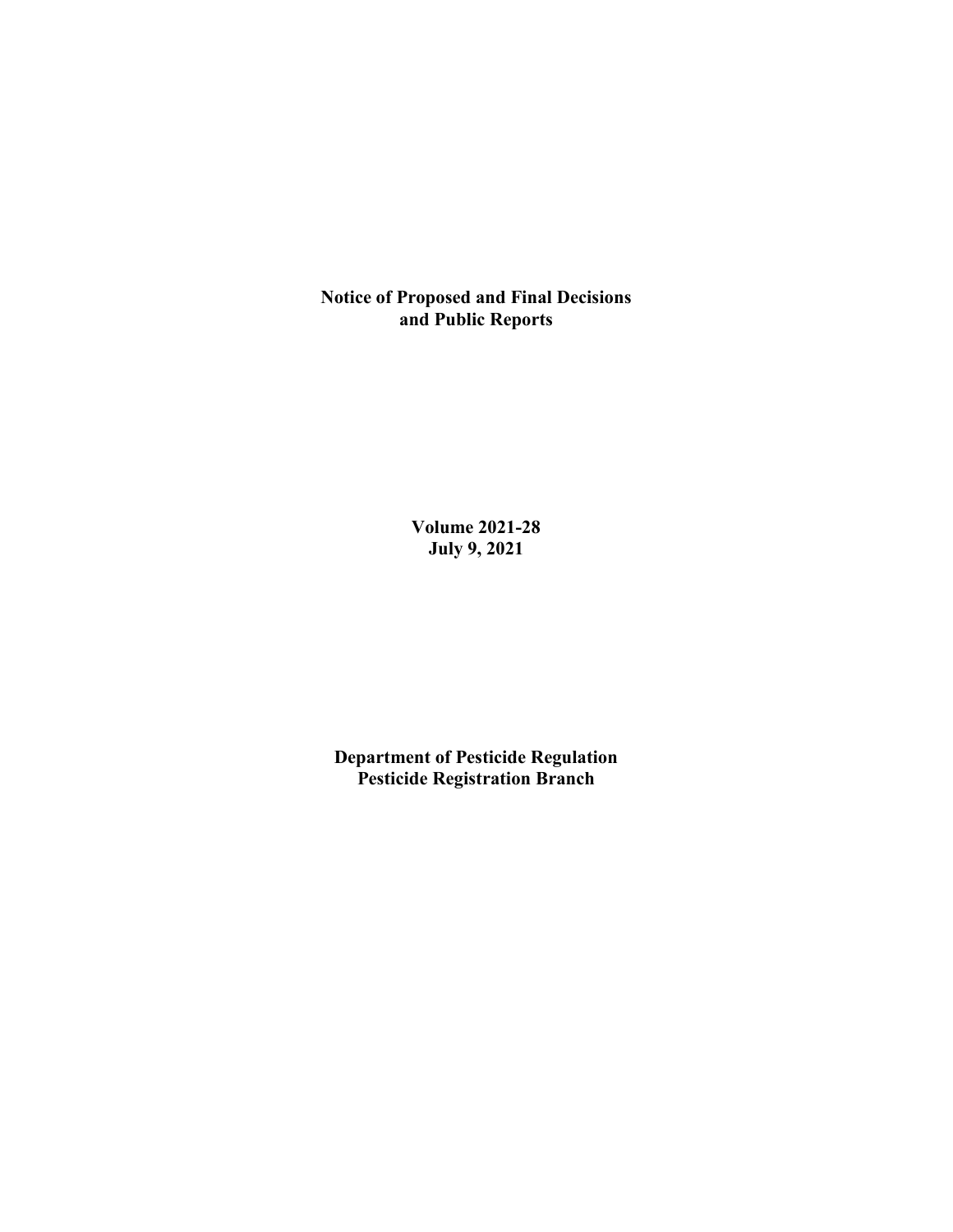# **NOTICE OF FINAL DECISIONS TO REGISTER PESTICIDE PRODUCTS AND WRITTEN EVALUATION**

Pursuant to Title 3, California Code of Regulations section 6255, the Director of the Department of Pesticide Regulation (DPR), files this Notice of Final Decisions to Register Pesticide Products with the Secretary of the Resources Agency for posting. This notice must remain posted for a period of 30 days for public inspection. Between the time DPR posts a proposed registration decision for public comment and DPR makes a final decision regarding the product, nonsignificant changes may be made to the product label (e.g., revising the product name, changing a master label to an end-use marketing label, correcting typographical errors). If the changes are not significant, DPR will not re-notice the product for public review and comment. However, if significant changes are made to the product label that substantially affect DPR's analysis on direct or indirect significant adverse environmental or human health impacts that can reasonably be expected to occur from the proposed decision, DPR will re-notice the product label for public review and comment.

In addition, for any product that is posted proposed to register as a conditional registration, the registrant may address the conditions of registration by providing the appropriate data or modifying the product label (e.g., remove use site, add "not for use in California" to a use site) during the posting period. If the registrant adequately addresses the conditions of registration during the posting period and the resulting change to the product label is not significant such that DPR must re-post the product label for review and public comment, DPR will post the product below, but will no longer have a "conditional" designation by the registration type.

For information about submitting a request for any documents related to this notice, please visit [https://www.cdpr.ca.gov/public\\_r.htm.](https://www.cdpr.ca.gov/public_r.htm)

To view the public report that was issued when the product was proposed for registration, click on the hyperlinked Tracking Number for the product.

*Tracking Number with hyperlink to public report – (EPA Registration Number) Applicant / Brand Name*

[295568](https://www.cdpr.ca.gov/docs/registration/nod/public_reports/295568.pdf) - (89600 - 2) ANATIS BIOPROTECTION INC. MASTER LABEL - BIOCERES USE: INSECTICIDE - FOR THE CONTROL OF INSECTS SUCH AS WHITEFLIES, APHIDS, AND PLANT BUGS ON CROPS SUCH AS ALFALFA, BROCCOLI, COLLARDS, BLACKBERRY, LIME, AND GARLIC TYPE: SECTION 3 LABEL AMENDMENT - TO CLARIFY APPLICATION METHODS FOR GREENHOUSE AND OUTDOOR FOLIAR USES, TO MAKE EDITORIAL CHANGES, TO ADD PESTS SUCH AS CINCH BUGS AND WHITE GRUBS, AND TO ADD USE ON ORNAMENTALS IN PARKS AND LANDSCAPES ACTIVE INGREDIENT(S): BEAUVERIA BASSIANA STRAIN ANT-03 CAS NUMBER(S): (NO CAS NUMBER)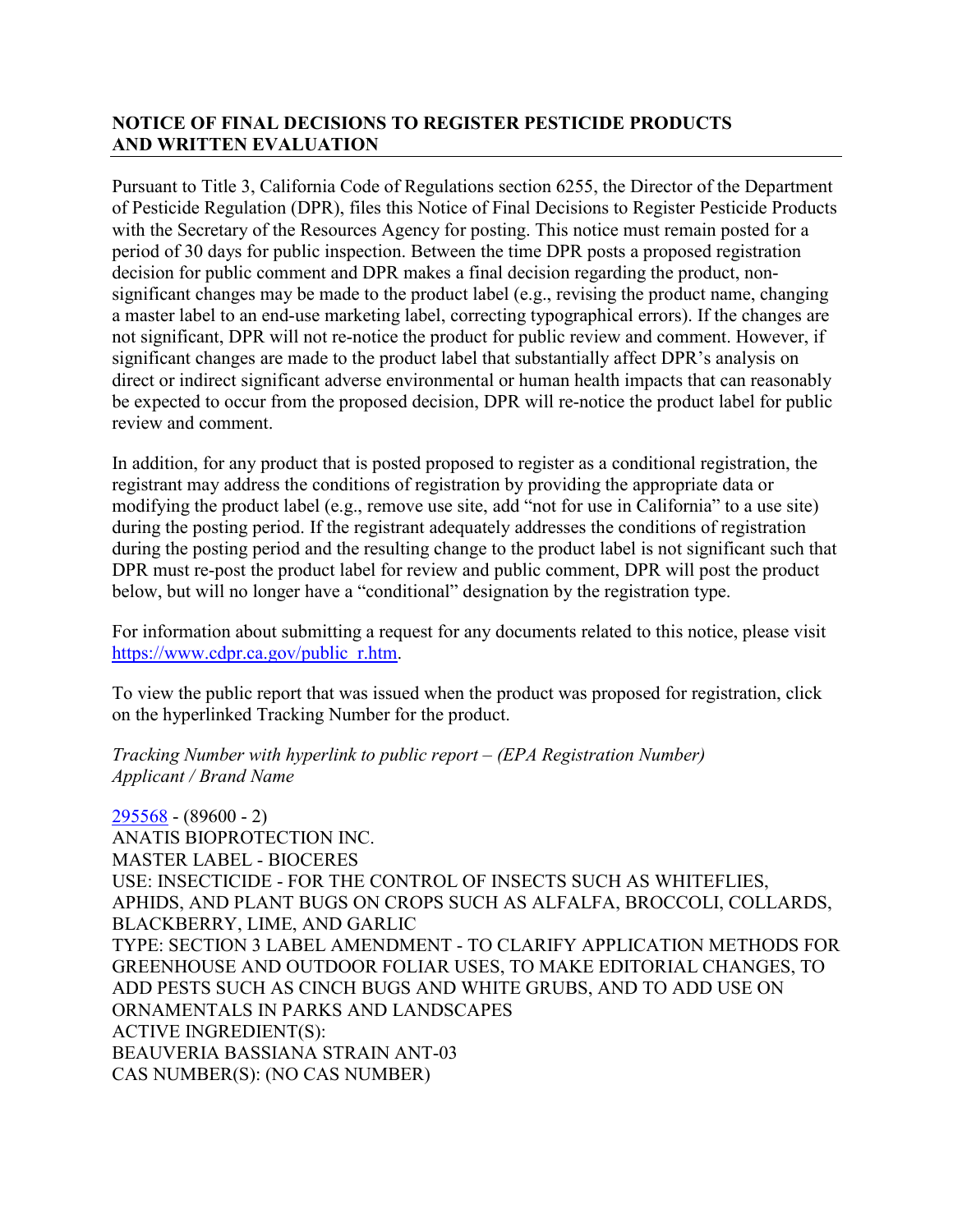**Notice of Final Decisions to Register (Continued) Page 2**

[289669](https://www.cdpr.ca.gov/docs/registration/nod/public_reports/289669.pdf) - (86174 - 50002) BIO-FERM GMBH BUFFER PROTECT NT USE: ADJUVANT - FOR USE AS AN ADJUVANT TYPE: CALIFORNIA ONLY REGISTRATION -

[297057](https://www.cdpr.ca.gov/docs/registration/nod/public_reports/297057.pdf) - (91865 - 3)

HAWTHORNE HYDROPONICS LLC D/B/A GENERAL HYDROPONICS GENERAL HYDROPONICS DEFGUARD BIOFUNGICIDE/ BACTERICIDE USE: BACTERICIDE, FUNGICIDE - FOR THE CONTROL OF GREY MOLD, POWDERY MILDEW, AND HEMP CANKER ON HEMP TYPE: SECTION 3 LABEL AMENDMENT - TO ADD SUPPLEMENTAL LABEL FOR USE ON HEMP ACTIVE INGREDIENT(S): BACILLUS AMYLOLIQUEFACIENS STRAIN D747 CAS NUMBER(S): (NO CAS NUMBER)

[289331](https://www.cdpr.ca.gov/docs/registration/nod/public_reports/289331.pdf) - (1021 - 2823) MCLAUGHLIN GORMLEY KING COMPANY D/B/A MGK MASTER LABEL - MGK FORMULA 3115 USE: INSECTICIDE - FOR THE CONTROL OF YELLOW JACKETS IN OUTDOOR AREAS TYPE: SECTION 3 REGISTRATION - ACTIVE INGREDIENT(S): FIPRONIL CAS NUMBER(S): 120068-37-3

[296034](https://www.cdpr.ca.gov/docs/registration/nod/public_reports/296034.pdf) - (100 - 1262) SYNGENTA CROP PROTECTION, LLC INSPIRE USE: FUNGICIDE - FOR THE CONTROL OF DISEASES SUCH AS ALTERNARIA LEAFSPOT, POWDERY MILDEW, AND SHOT HOLE ON CROPS SUCH AS ALMONDS AND CHERRIES TYPE: SECTION 3 LABEL AMENDMENT - TO REVISE THE ROTATIONAL CROPS TABLE AND SPRAY DRIFT MANAGEMENT SECTION; TO ADD USE RESTRICTIONS TO CROP USE TABLES; TO EXPAND CONVERSION TABLE; AND TO ADD USE ON PISTACHIO AND WALNUT (BLACK AND ENGLISH) ACTIVE INGREDIENT(S): DIFENOCONAZOLE CAS NUMBER(S): 119446-68-3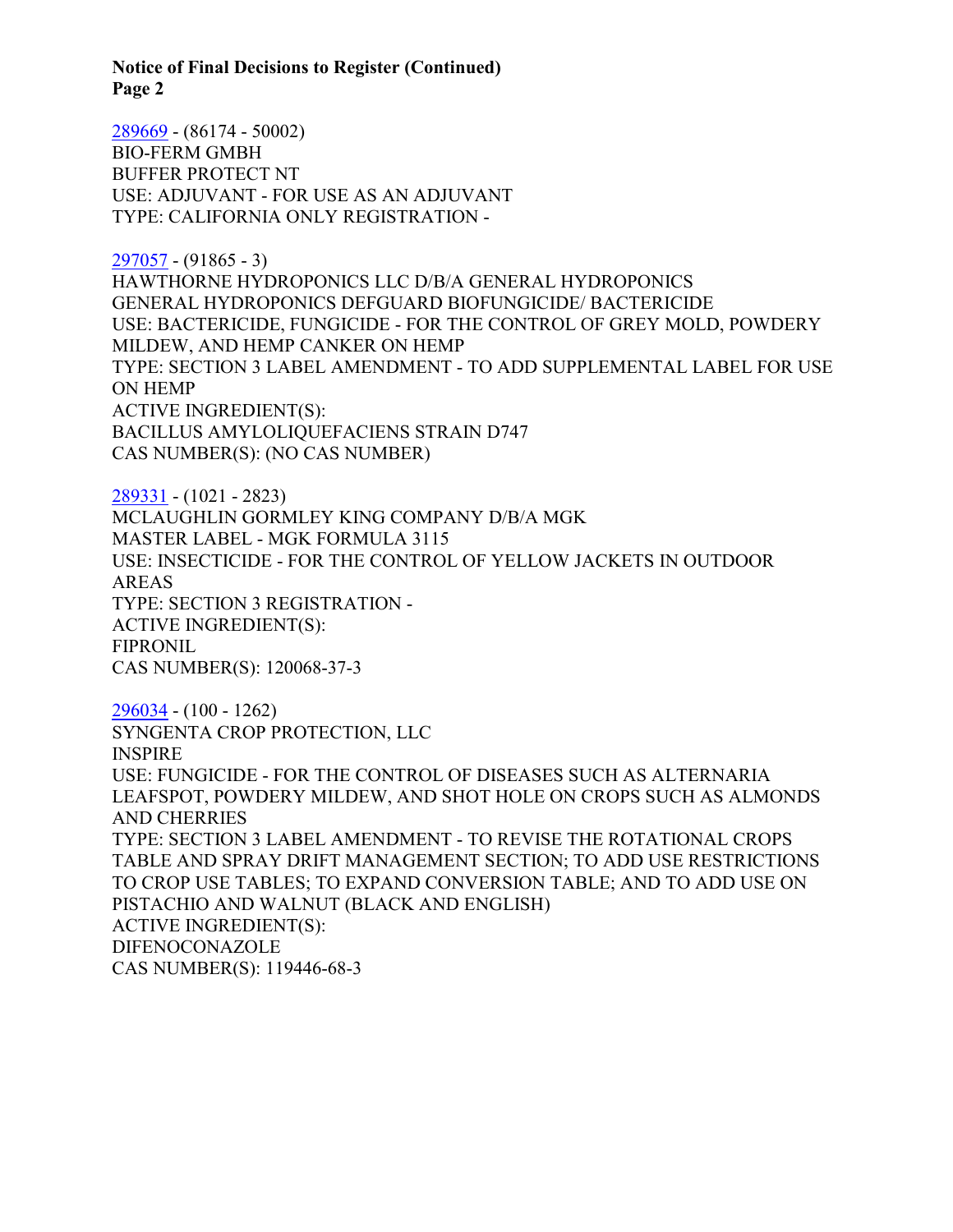# **Notice of Final Decisions to Register (Continued) Page 3**

#### **Written Evaluation**

Pursuant to Title 3, California Code of Regulations section 6254, this notice includes a written evaluation of significant environmental points raised in comments submitted during the review and comment period required by Title 3, California Code of Regulations section 6253 for any of the products listed above.

# **DPR received no comments on the above listed products.**

*Original signed by Tulio Macedo 07/07/2021*

 Tulio Macedo, Chief Pesticide Registration Branch

Dated